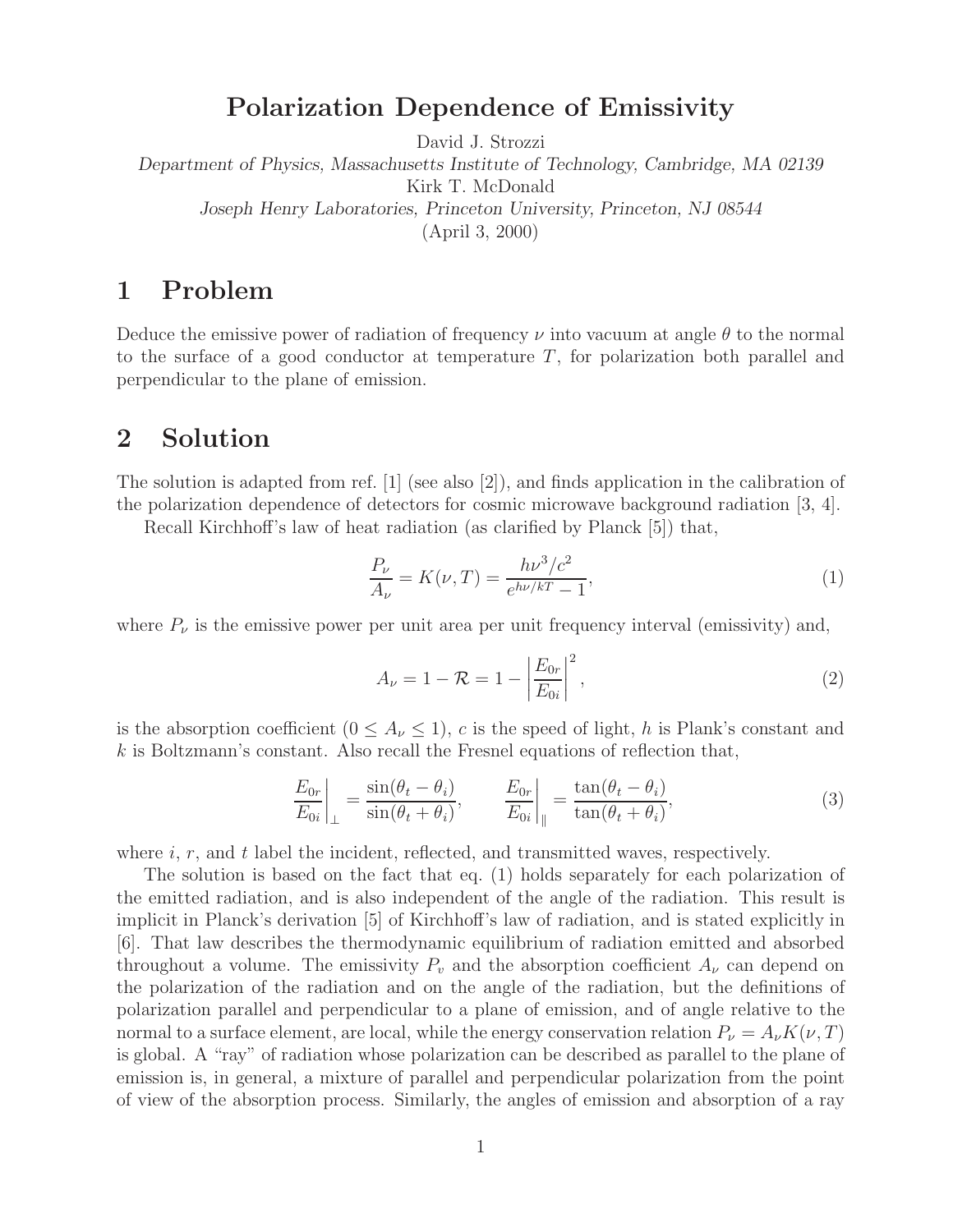are different in general. Thus, the concepts of parallel and perpendicular polarization and of the angle of the radiation are not well defined after integrating over the entire volume. Thermodynamic equilibrium can exist only if a single spectral intensity function  $K(\nu,T)$ holds independent of polarization and of angle.

All that remains is to evaluate the reflection coefficients  $\mathcal{R}_\perp$  and  $\mathcal{R}_\parallel$  for the two polarizations at a vacuum-metal interface. These are well known [1, 2, 7], but we derive them for completeness.

To use the Fresnel equations (3), we need expressions for  $\sin \theta_t$  and  $\cos \theta_t$ . The boundary condition that the phase of the wave be continuous across the vacuum-metal interface leads, as is well known, to the general form of Snell's law,

$$
k_i \sin \theta_i = k_t \sin \theta_t,\tag{4}
$$

where  $k = 2\pi/\lambda$  is the wave number. Then,

$$
\cos \theta_t = \sqrt{1 - \frac{k_i^2}{k_t^2} \sin^2 \theta_i}.
$$
\n(5)

To determine the relation between wave numbers  $k_i$  and  $k_t$  in vacuum and in the conductor, we consider a plane wave of angular frequency  $\omega = 2\pi\nu$  and complex wave vector **k**,

$$
\mathbf{E} = \mathbf{E}_0 e^{i(\mathbf{k_t} \cdot \mathbf{r} - \omega t)},\tag{6}
$$

which propagates in a conducting medium with dielectric constant  $\epsilon$ , permeability  $\mu$ , and conductivity  $\sigma$ . The wave equation for the electric field in such a medium is (in Gaussian units),

$$
\nabla^2 \mathbf{E} - \frac{\epsilon \mu}{c^2} \frac{\partial^2 \mathbf{E}}{\partial t^2} = \frac{4\pi \mu \sigma}{c^2} \frac{\partial \mathbf{E}}{\partial t},\tag{7}
$$

where c is the speed of light. We find the dispersion relation for the wave vector  $k_t$  on inserting eq.  $(6)$  in eq.  $(7)$ ,

$$
k_t^2 = \epsilon \mu \frac{\omega^2}{c^2} + i \frac{4\pi \sigma \mu \omega}{c^2}.
$$
\n
$$
(8)
$$

For a good conductor, the second term of eq. (8) is much larger than the first, so we write,

$$
k_t \approx \frac{\sqrt{2\pi\sigma\mu\omega}}{c}(1+i) = \frac{1+i}{d} = \frac{2}{d(1-i)},\tag{9}
$$

where,

$$
d = \frac{c}{\sqrt{2\pi\sigma\mu\omega}} \ll \lambda,
$$
\n(10)

is the frequency-dependent skin depth. Of course, on setting  $\epsilon = 1 = \mu$  and  $\sigma = 0$  we obtain expressions that hold in vacuum, where  $k_i = \omega/c$ .

We see that for a good conductor  $|k_t| \gg k_i$ , so according to eq. (5) we may take  $\cos \theta_t \approx 1$ to first order of accuracy in the small ratio  $d/\lambda$ . Then the first of the Fresnel equations becomes,

$$
\left. \frac{E_{0r}}{E_{0i}} \right|_{\perp} = \frac{\cos \theta_i \sin \theta_t / \sin \theta_i - 1}{\cos \theta_i \sin \theta_t / \sin \theta_i + 1} = \frac{(k_i / k_t) \cos \theta_i - 1}{(k_i / k_t) \cos \theta_i + 1} \approx \frac{(\pi d/\lambda)(1 - i) \cos \theta_i - 1}{(\pi d/\lambda)(1 - i) \cos \theta_i + 1},\tag{11}
$$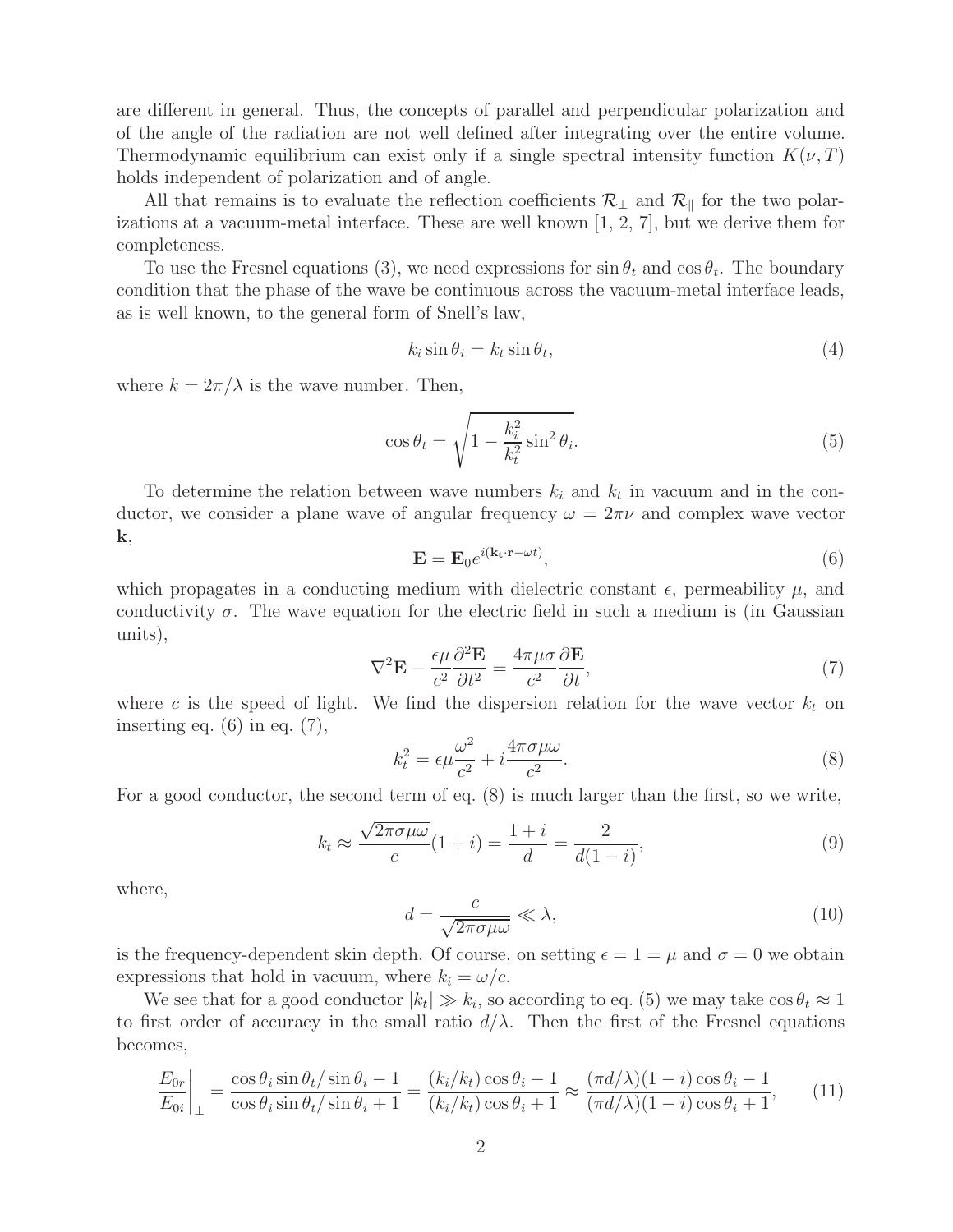and the reflection coefficient is approximated by,

$$
\mathcal{R}_{\perp} = \left| \frac{E_{0r}}{E_{0i}} \right|_{\perp}^{2} \approx 1 - \frac{4\pi d}{\lambda} \cos \theta_{i} = 1 - 2 \cos \theta_{i} \sqrt{\frac{\nu}{\sigma}}.
$$
\n(12)

For the other polarization, we see that,

$$
\left. \frac{E_{0r}}{E_{0i}} \right|_{\parallel} = \left. \frac{E_{0r}}{E_{0i}} \right|_{\perp} \frac{\cos(\theta_i + \theta_t)}{\cos(\theta_i - \theta_t)} \approx \left. \frac{E_{0r}}{E_{0i}} \right|_{\perp} \frac{\cos\theta_i - (\pi d/\lambda)(1 - i)\sin^2\theta_i}{\cos\theta_i + (\pi d/\lambda)(1 - i)\sin^2\theta_i},\tag{13}
$$

so that,

$$
\mathcal{R}_{\parallel} \approx \mathcal{R}_{\perp} \left( 1 - \frac{4\pi d}{\lambda} \frac{\sin^2 \theta_i}{\cos \theta_i} \right) \approx 1 - \frac{4\pi d}{\lambda \cos \theta_i} = 1 - \frac{2}{\cos \theta_i} \sqrt{\frac{\nu}{\sigma}}.
$$
\n(14)

An expression for  $\mathcal{R}_{\parallel}$  valid to second order in  $d/\lambda$  has been given in [7]. For  $\theta_i$  near 90°,  $\mathcal{R}_\perp \approx 1$ , but eq. (14) for  $\mathcal{R}_\parallel$  is not accurate. Writing  $\theta_i = \pi/2 - \vartheta_i$  with  $\vartheta_i \ll 1$ , eq. (13) becomes,

$$
\left. \frac{E_{0r}}{E_{0i}} \right|_{\parallel} \approx \frac{\vartheta_i - (\pi d/\lambda)(1 - i)}{\vartheta_i + (\pi d/\lambda)(1 - i)}.
$$
\n(15)

For  $\theta_i = \pi/2$ ,  $\mathcal{R}_{\parallel} = 1$ , and  $\mathcal{R}_{\parallel, \text{min}} = (5 - \sqrt{2})/(5 + \sqrt{2}) = 0.58$  for  $\vartheta_i = 2\sqrt{2}\pi d/\lambda$ . Finally, combining eqs.  $(1)$ ,  $(2)$ ,  $(12)$  and  $(14)$  we have,

$$
P_{\nu\perp} \approx \frac{4\pi d \cos\theta}{\lambda^3} \frac{h\nu}{e^{h\nu/kT} - 1}, \qquad P_{\nu\parallel} \approx \frac{4\pi d}{\lambda^3 \cos\theta} \frac{h\nu}{e^{h\nu/kT} - 1},
$$
(16)

and,

$$
\frac{P_{\nu\perp}}{P_{\nu\parallel}} = \cos^2\theta\tag{17}
$$

for the emissivities at angle  $\theta$  such that  $\cos \theta \gg d/\lambda$ .

The conductivity  $\sigma$  that appears in eq. (16) can be taken as the DC conductivity so long as the wavelength exceeds 10  $\mu$ m [1]. If in addition  $h\nu \ll kT$ , then eq. (16) can be written,

$$
P_{\nu\perp} \approx \frac{4\pi d \ kT \cos \theta}{\lambda^3}, \qquad P_{\nu\parallel} \approx \frac{4\pi d \ kT}{\lambda^3 \cos \theta},\tag{18}
$$

in terms of the skin depth d.

We would like to thank Matt Hedman, Chris Herzog and Suzanne Staggs for conversations about this problem.

## **References**

- [1] M. Born and E. Wolf, *Principles of Optics*,  $7<sup>th</sup>$  ed. (Cambridge U. Press, 1999), sec. 14.2. http://kirkmcd.princeton.edu/examples/EM/born\_wolf\_7ed.pdf
- [2] L.D. Landau and E.M. Lifshitz, *The Electrodynamics of Continuous Media* 2nd ed. (Butterworth-Heinemann, 1984), sec. 67, http://kirkmcd.princeton.edu/examples/EM/landau\_ecm2.pdf